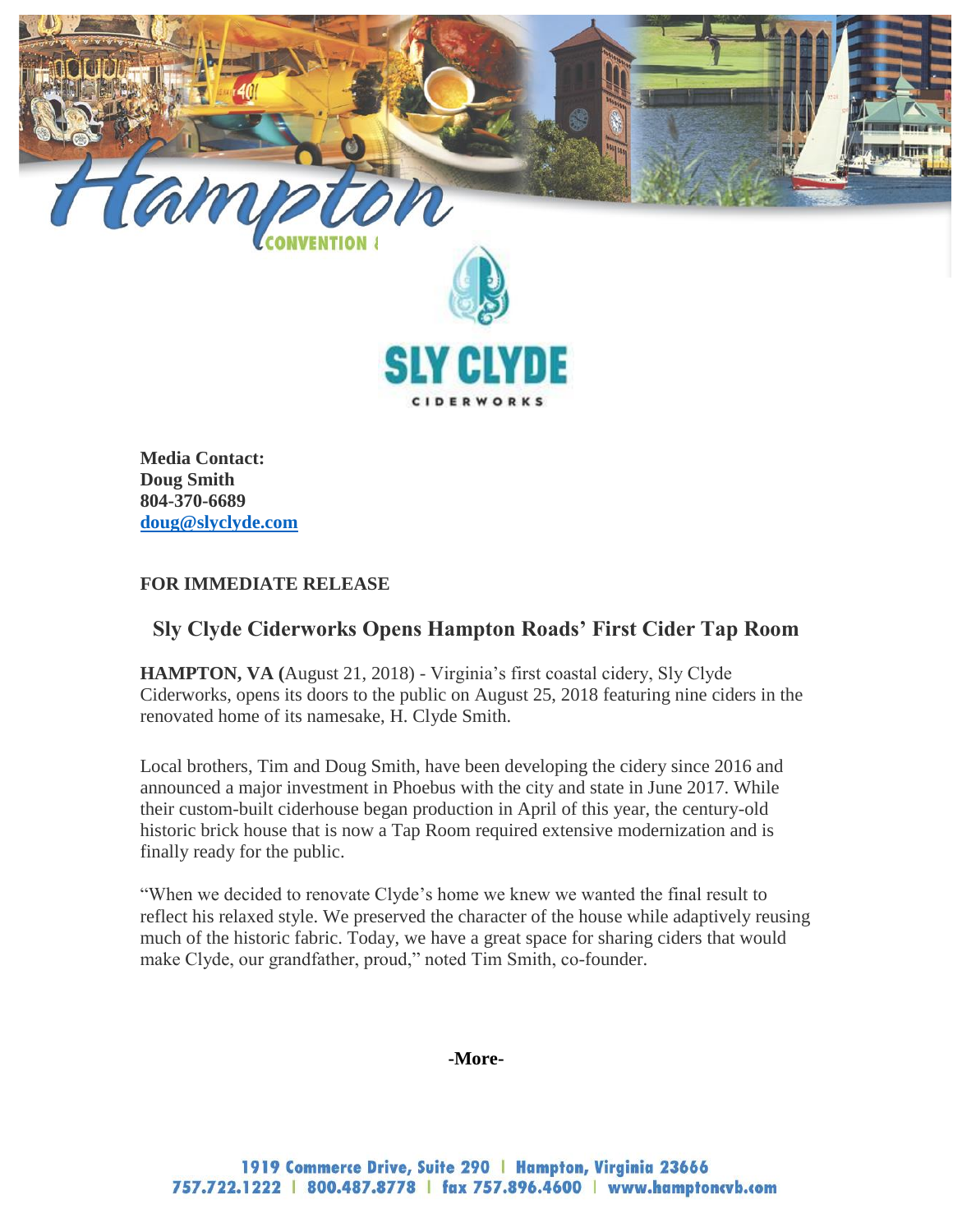## **Sly Clyde Ciderworks Opens Hampton Roads' First Cider Tap Room- Page 2**

Sly Clyde has been hiring staff and putting the finishing touches on its new Tap Room this week. To date, it has created more than seven new jobs and is part of a broader resurgence of Hampton's coastal community in Phoebus.

"We've come a long way since April when we first shared our ciders," said Doug Smith. "Here we are a few months later with nine different selections including flavored and hopped ciders, all craftily crushed from 100% Virginia apples. We will also be serving our first local collaboration with Caiseal Spirits, a gin botanical cider called Juniper Rising."

Saturday, August 25 grand opening details:

- Location: 207 E. Mellen Street, Hampton, VA
- Hours 11am-11pm
- Cider will be available on-site and for take-away
- Food trucks will be available throughout the day
- Nationally acclaimed Head Cidermaker, Brent Miles, has crafted 9 ciders to pour on tap.

Sly Clyde will offer media availability on Wednesday August 23, 1-4pm:

- B-roll shots
- Photos of space, cidermaker, and founder
- Interviews with Tim Smith
- Interviews with Head Cidermaker, Brent Miles

### **About Sly Clyde Ciderworks**

Craftily crushed in Virginia with 100% Virginia apples, Sly Clyde Ciderworks is Virginia's first coastal cider company. Founded in 2017 by two brothers, Tim and Doug Smith, whose family has been in business in the Phoebus neighborhood of Hampton for more than 100 years, Sly Clyde creates unique ciders on the dryer end of the spectrum. All Sly Clyde ciders are gluten-free and never from concentrate. Sly Clyde's Tap Room opens August 24, 2018 and is located at [207 E Mellen St, Hampton, VA.](https://maps.google.com/?q=207+E+Mellen+St,+Hampton,+VA&entry=gmail&source=g)

Partially bordered by the Hampton Roads harbor and Chesapeake Bay, Hampton, with the 344,000 sq. ft. Hampton Roads Convention Center and the award-winning Hampton Coliseum, is located in the center of Coastal Virginia and the Hampton Roads metropolitan area. Hampton is the site of America's first continuous English-speaking settlement, the site of the first arrival of Africans in English North America, and is home

**-More-**